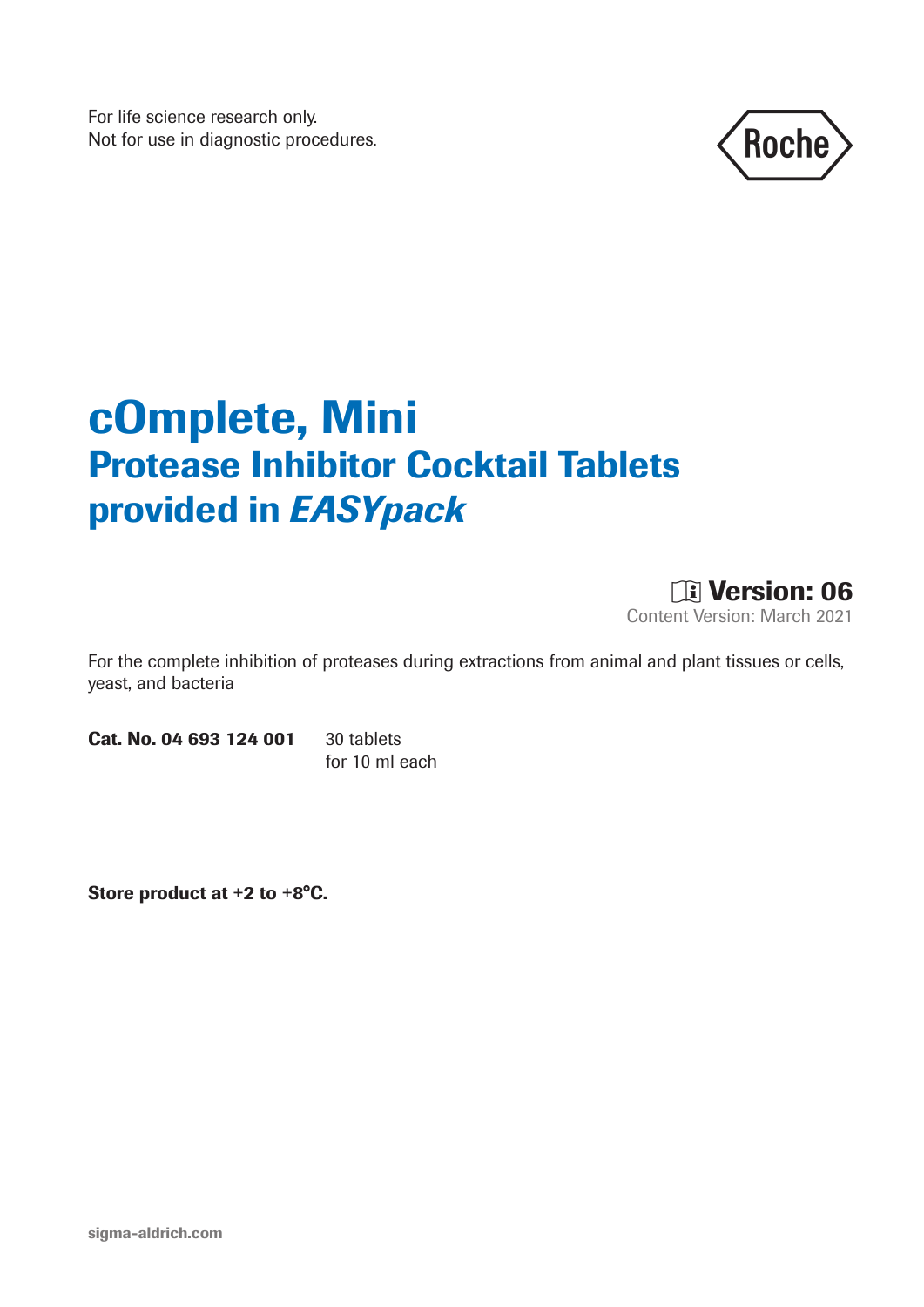| 1.   |  |
|------|--|
| 1.1. |  |
| 1.2. |  |
| 1.3. |  |
| 1.4. |  |
| 2.   |  |
| 2.1. |  |
| 2.2. |  |
| 3.   |  |
| 4    |  |
| 4.1. |  |
| 5.   |  |
| 5.1. |  |
| 5.2. |  |
| 5.3. |  |
| 5.4. |  |
| 5.5. |  |
| 5.6. |  |
| 5.7. |  |
| 5.8. |  |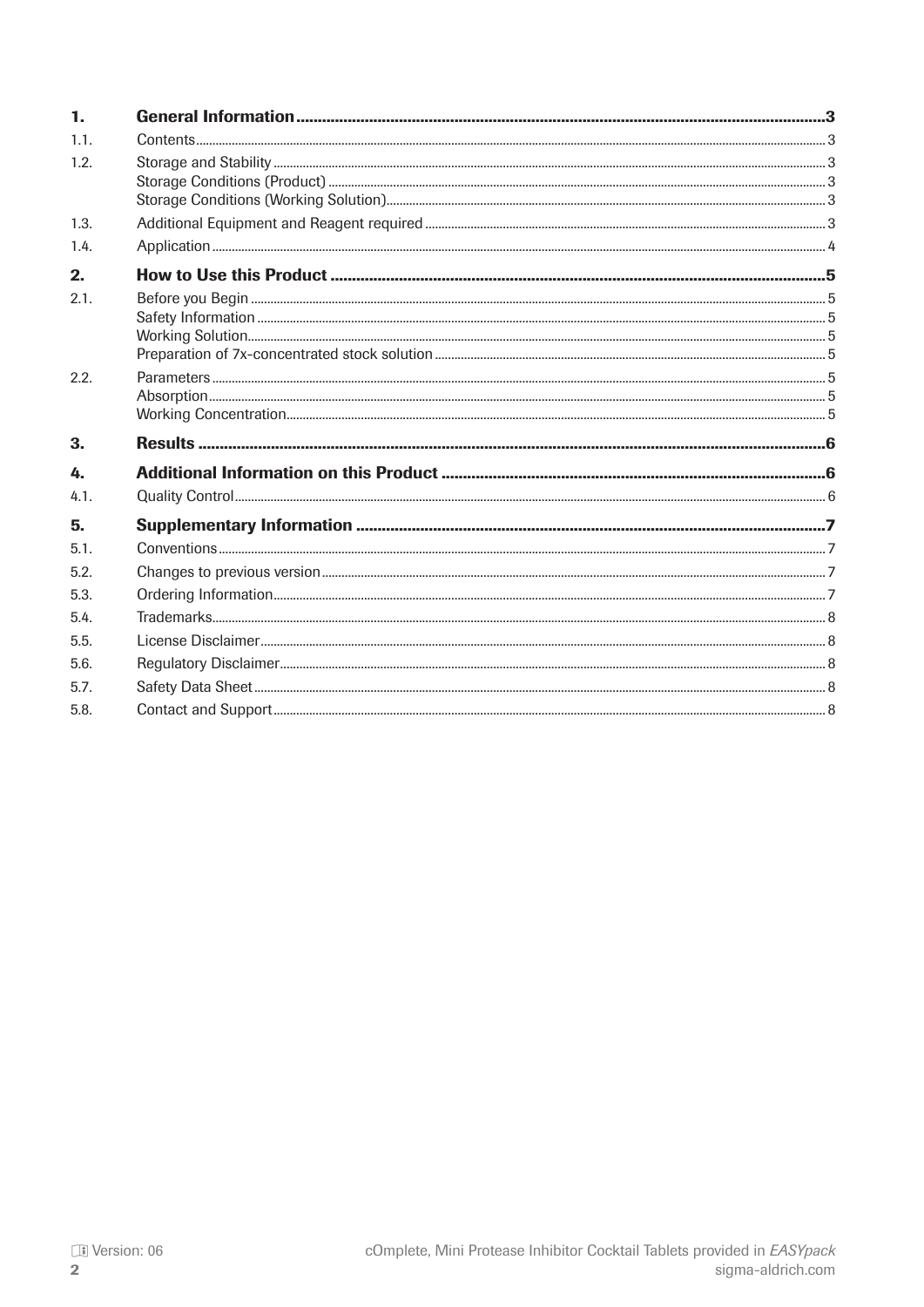# <span id="page-2-0"></span>1. General Information

#### 1.1. Contents

| <b>Package</b> | Label                                                     | <b>Function / Description</b>                                                                      | <b>Content</b>                          |
|----------------|-----------------------------------------------------------|----------------------------------------------------------------------------------------------------|-----------------------------------------|
|                | cOmplete, Mini,<br>Protease inhibitor cocktail<br>tablets | • Individually packaged tablets.<br>• Each tablet is sufficient for a<br>volume of 10 ml solution. | 30 foil blister packs,<br>1 tablet each |

#### 1.2. Storage and Stability

#### Storage Conditions (Product)

When stored at +2 to +8°C, the product is stable through the expiration date printed on the label.

| <b>Package</b> | Label                                                  | <b>Storage</b>                       |
|----------------|--------------------------------------------------------|--------------------------------------|
|                | cOmplete, Mini,<br>Protease inhibitor cocktail tablets | Store dry at $+2$ to $+8^{\circ}$ C. |

#### Storage Conditions (Working Solution)

Store stock solution at +2 to +8°C for 1 to 2 weeks or −15 to −25°C for at least 12 weeks.

### 1.3. Additional Equipment and Reagent required

#### For preparation of stock solution

• Double-distilled water or 100 mM phosphate buffer, pH 7.0

#### For extraction in the acid pH range

• Pepstatin\*

#### For determination of proteolytic activity

• Universal Protease Substrate, Casein, resorufin-labeled\*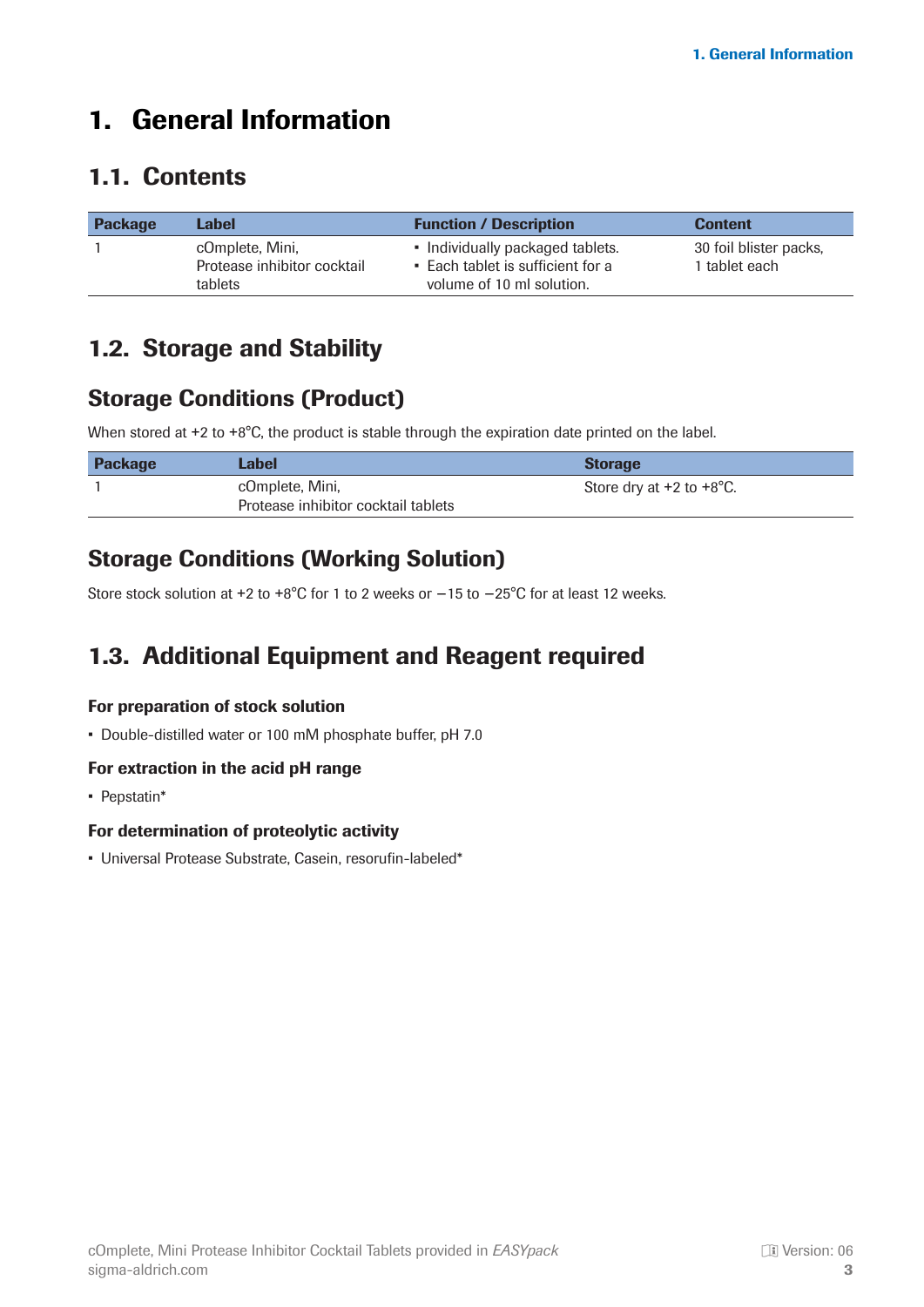### <span id="page-3-0"></span>1.4. Application

cOmplete, Mini Protease inhibitor cocktail tablets are used for the inhibition of a broad spectrum of serine, cysteine, and metalloproteases, as well as calpains. Due to the optimized composition of the tablets, they show excellent inhibition effects and are well suited for the protection of proteins isolated from:

- Mammalian tissue
- Bacteria
- Yeast
- Plants

cOmplete, Mini contains both reversible and irreversible protease inhibitors, therefore, we recommend the addition of cOmplete, Mini to all stock buffers and solutions normally protected with protease inhibitors and not only during the initial purification steps.

Since cOmplete, Mini contains EDTA (3.7 mg/tablet yields a 1 mM solution of EDTA in 10 ml), the extraction buffer should not contain divalent cations such as  $Ca^{2+}$ , Mg<sup>2</sup>+, or Mn<sup>2</sup>+ otherwise the inhibition of the metalloproteases might be incomplete. If the protein of interest will be purified by IMAC (Immobilized Metal Affinity Chromatography), for example, poly-His tagged recombinant proteins, EDTA must be eliminated, for example, by dialysis prior to the chromatography.

Alternatively, the product cOmplete, Mini, EDTA-free\* can be used. These tablets are identical to cOmplete, Mini, with the only difference that no EDTA or other chelating agents are present.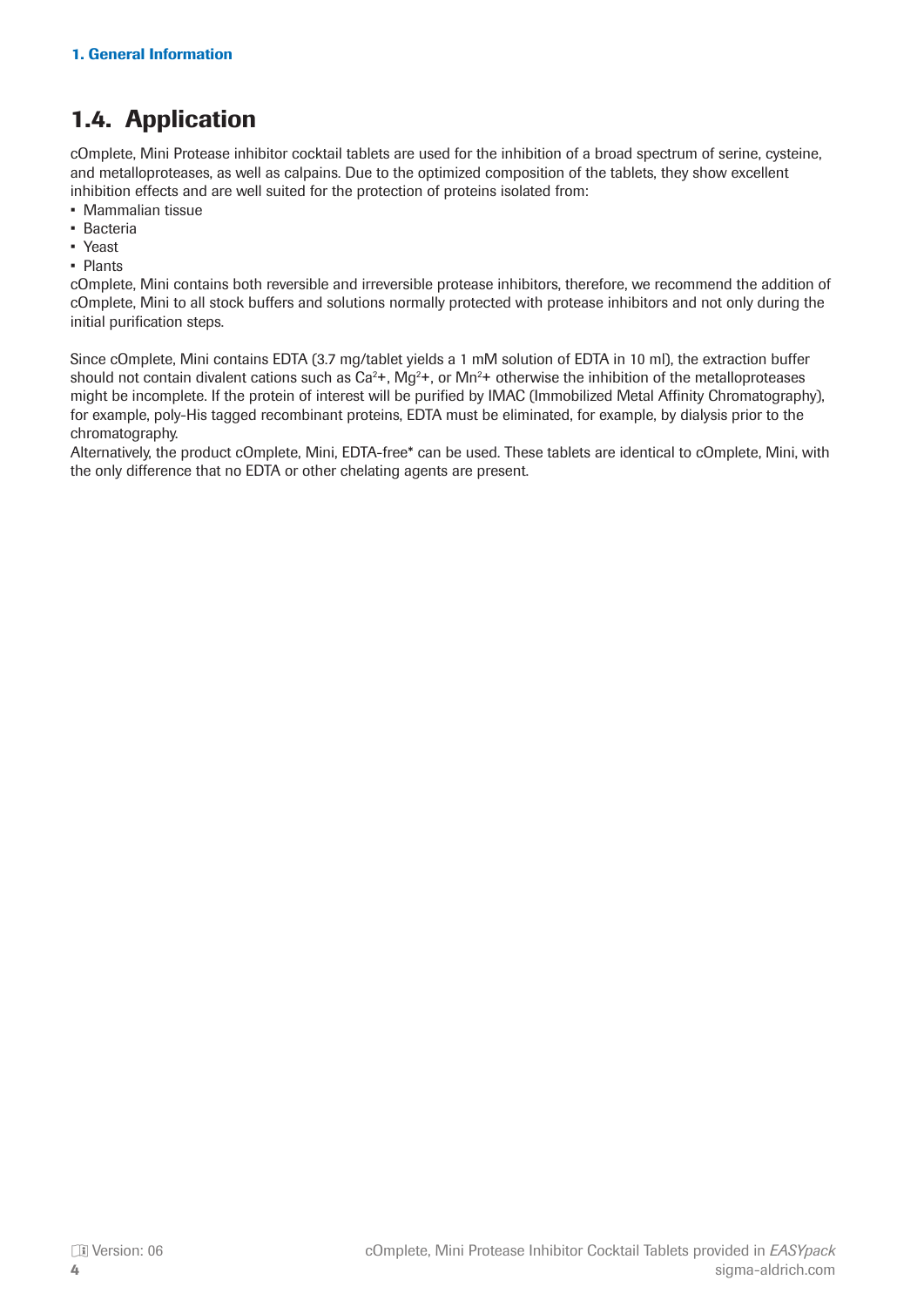# <span id="page-4-0"></span>2. How to Use this Product

### 2.1. Before you Begin

#### Safety Information

Do not eat the tablets.

#### Working Solution

#### *Carefully push the tablet through the foil packaging using the base of your thumb (not fingernail) to prevent the breakage of tablets.*

One cOmplete, Mini Protease inhibitor tablet is sufficient for the inhibition of the proteolytic activity in 10 ml extraction solution. If very high proteolytic activity is present, use one tablet for 7 ml extraction buffer. Tablets can be added directly to the extraction medium. Alternatively, a 7x-concentrated stock solution can be prepared.

If it is necessary to inhibit proteolytic activity in a larger volume, use cOmplete\* (1 tablet for 50 ml extraction solution). The composition of the cOmplete tablet is identical to the normal cOmplete, Mini tablet, therefore comparable results are achieved with both products.

#### Preparation of 7x-concentrated stock solution

Dissolve one cOmplete, Mini Protease inhibitor tablet in 1.5 ml double-distilled water or in 1.5 ml 100 mM phosphate buffer, pH 7.0.

#### 2.2. Parameters

#### Absorption

A solution of 1 tablet cOmplete, Mini inhibitor dissolved in 10 ml water has an absorption of 0.08 at 280 nm.

#### Working Concentration

1 tablet per 10 ml extraction solution.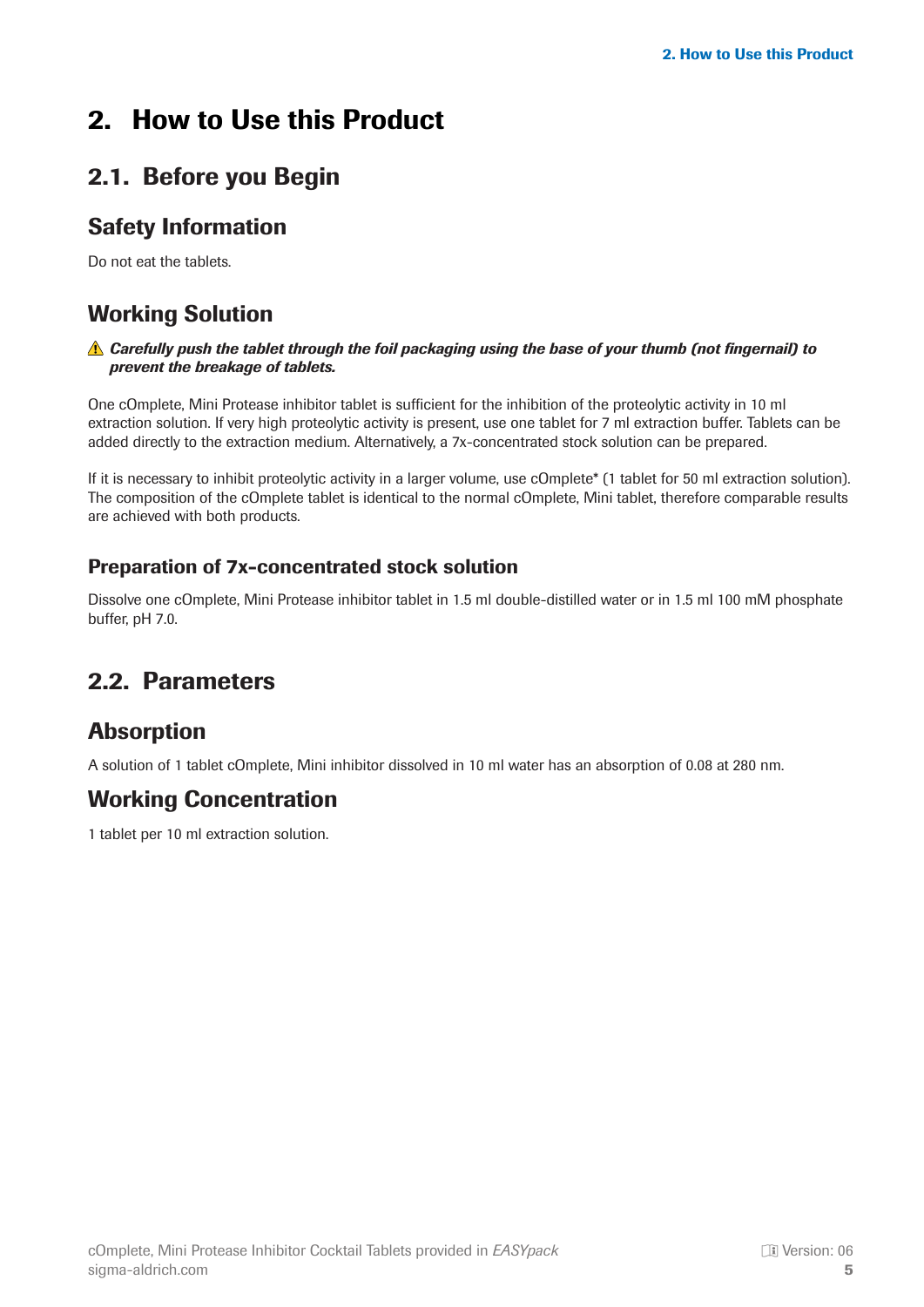# <span id="page-5-0"></span>3. Results

cOmplete, Mini tablets efficiently inhibit serine, cysteine, and metalloproteases in a broad range.

| <b>Extract from</b> | <b>Type of protease present</b>        |
|---------------------|----------------------------------------|
| Animal tissues      | Serine, cysteine, and metalloproteases |
| Plants              | Serine and cysteine proteases          |
| <b>Bacterial</b>    | Serine and metalloproteases            |

Occasionally, aspartic proteases (acid proteases) can interfere upon isolations from animal tissues. These proteases, however, exhibit pronounced activities only at low pH values. If extraction or single isolation steps must be performed at this pH range, add Pepstatin\* to inhibit aspartic protease activity as a precaution.

Typical values for the inhibition of different proteases and protease mixtures by cOmplete, Mini are shown in the following table. One cOmplete, Mini tablet was added per 10 ml incubation solution. Proteolytic activity was determined with the Universal Protease Substrate, Casein, resorufin-labeled\*. When extractions or single-step isolations are necessary in the acid pH range, include Pepstatin\* along with cOmplete, Mini tablets to ensure aspartic (acid) protease inhibition. All experiments were performed at +15 to +25°C.

| <b>Protease</b><br>respective<br>protease mixture | <b>Enzyme</b><br>concentration<br>[mg/ml] | pH value | % Inhibition after<br>immediate addition<br>to the protease | % Inhibition after<br><b>1 hour incubation</b><br>with the protease |
|---------------------------------------------------|-------------------------------------------|----------|-------------------------------------------------------------|---------------------------------------------------------------------|
| Pancreas extract                                  | 0.02                                      | 7.8      | 85                                                          | 96                                                                  |
| Pronase                                           | 0.005                                     | 7.8      | 92                                                          | 98                                                                  |
| Thermolysin                                       | 0.0005                                    | 7.8      | 98                                                          | 98                                                                  |
| Chymotrypsin                                      | 0.0015                                    | 7.8      | 85                                                          | 93                                                                  |
|                                                   | 0.003                                     | 7.8      | 90                                                          | 93                                                                  |
| Papain                                            | 0.33                                      | 7.8      | 66                                                          | 77                                                                  |

The inhibitory power of cOmplete, Mini has been demonstrated with many proteases and protease mixtures. In these experiments, drastically higher concentrations of proteases were used compared to the concentration usually present in extracts, see table above.

# 4. Additional Information on this Product

# 4.1. Quality Control

The inhibitory activity of each lot is tested with a concentrated pancreas extract and a concentrated pronase solution. Thereby, the proteolytic activities are typically inhibited by 95% after one hour (detection with Universal Protease Substrate Casein, resorufin-labeled\*).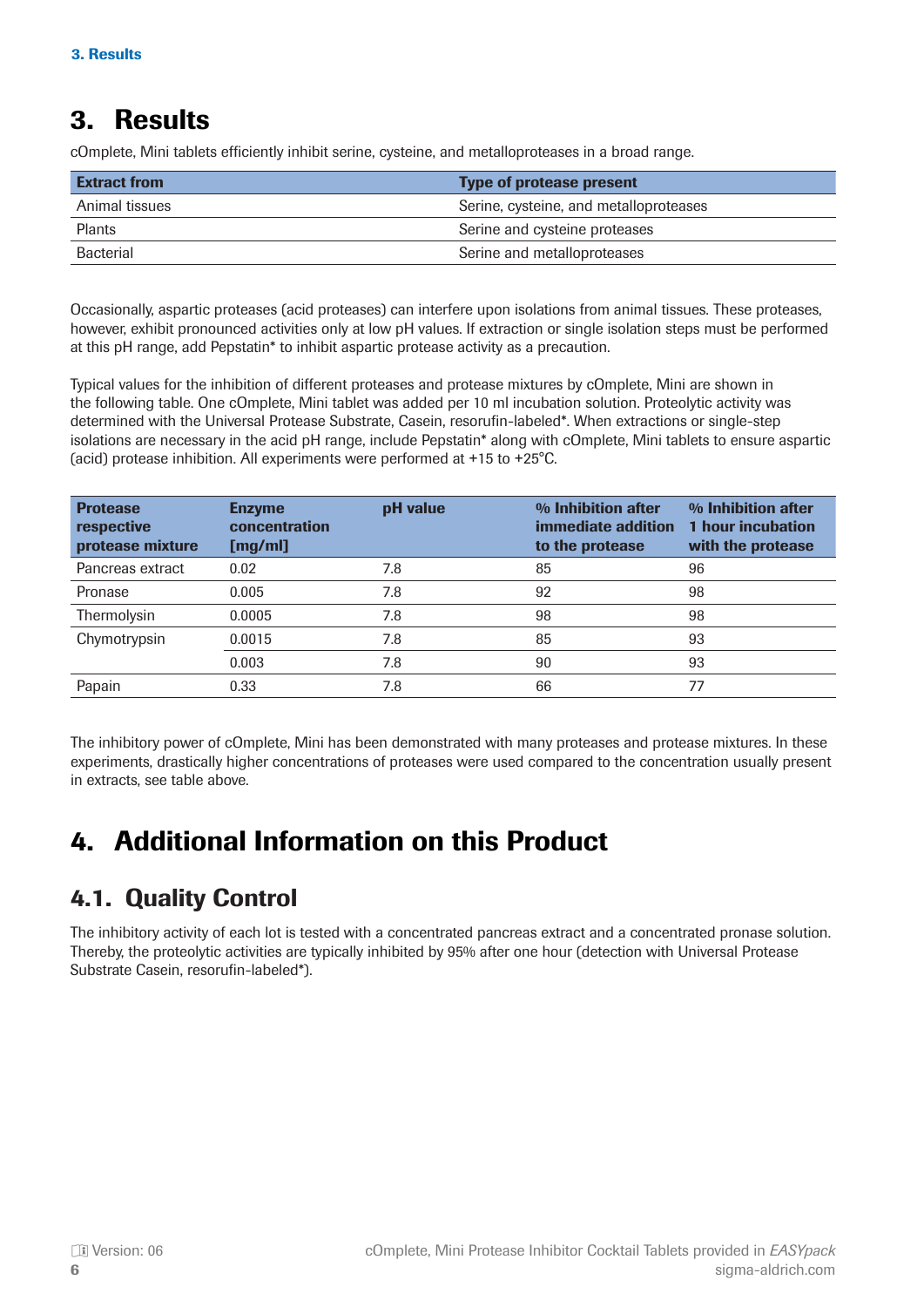# <span id="page-6-0"></span>5. Supplementary Information

### 5.1. Conventions

To make information consistent and easier to read, the following text conventions and symbols are used in this document to highlight important information:

| <b>Text convention and symbols</b>                                                                                |                                                                  |  |  |
|-------------------------------------------------------------------------------------------------------------------|------------------------------------------------------------------|--|--|
| Information Note: Additional information about the current topic or procedure.<br>Œ                               |                                                                  |  |  |
| Important Note: Information critical to the success of the current procedure or use of the product.<br>$\sqrt{N}$ |                                                                  |  |  |
| $(1)(2)(3)$ etc.                                                                                                  | Stages in a process that usually occur in the order listed.      |  |  |
| <b>006</b> etc.                                                                                                   | Steps in a procedure that must be performed in the order listed. |  |  |
| * (Asterisk)                                                                                                      | The Asterisk denotes a product available from Roche Diagnostics. |  |  |

#### 5.2. Changes to previous version

Layout changes. Editorial changes.

#### 5.3. Ordering Information

| <b>Product</b>               | <b>Pack Size</b>                              | Cat. No.       |
|------------------------------|-----------------------------------------------|----------------|
| Reagents, kits               |                                               |                |
| cOmplete                     | 20 tablets in a glass vial, for 50 ml each    | 11 697 498 001 |
|                              | 3 x 20 tablets in glass vials, for 50 ml each | 11 836 145 001 |
| cOmplete, Mini, EDTA-free    | 25 tablets in a glass vial, for 10 ml each    | 11 836 170 001 |
| Universal Protease Substrate | 40 mg                                         | 11 734 334 001 |
| Pepstatin                    | $2 \, \text{mg}$                              | 10 253 286 001 |
|                              | $10 \text{ mg}$                               | 11 359 053 001 |
|                              | 50 mg                                         | 11 524 488 001 |